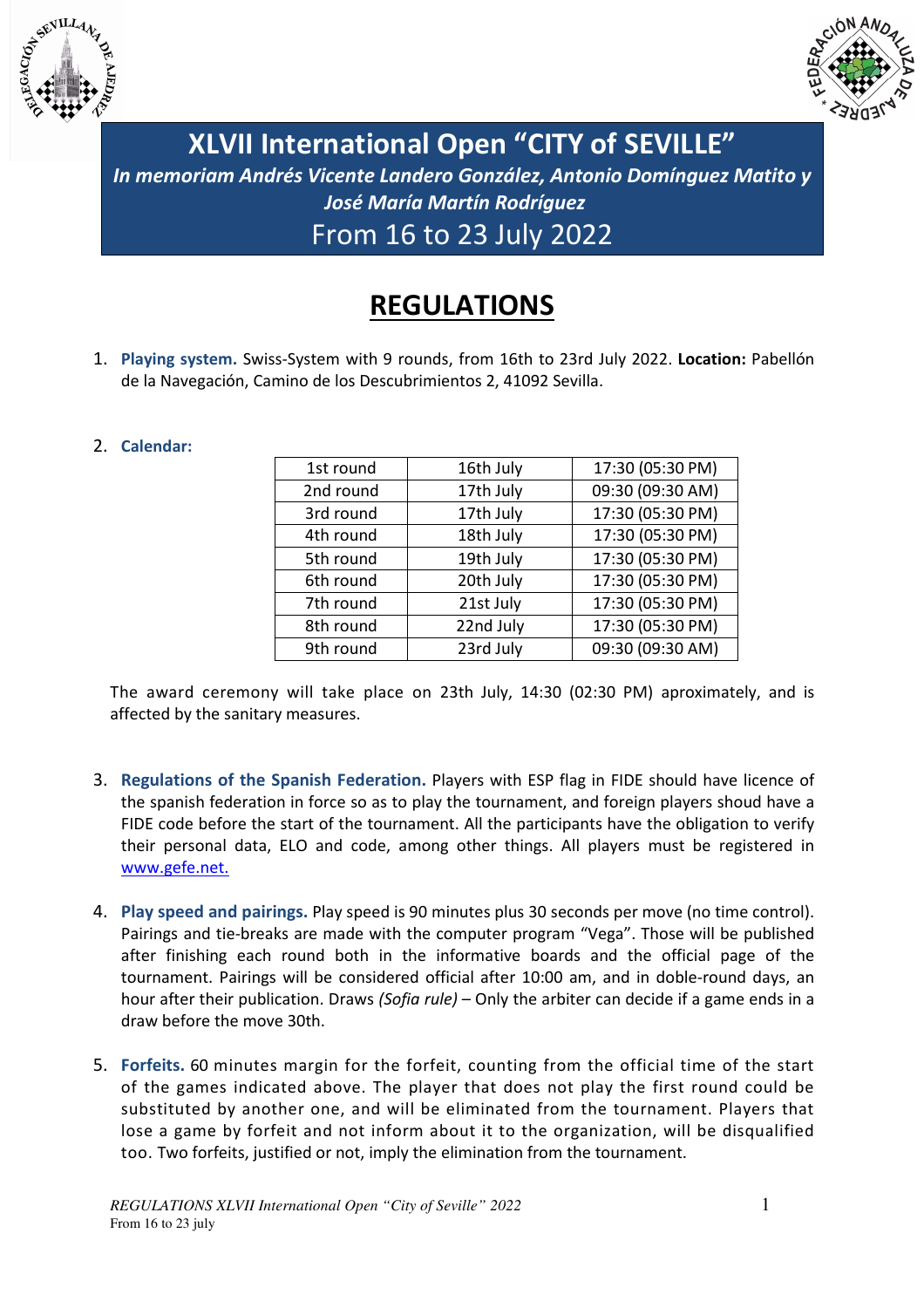



- 6. **Byes.** Maximum of 3 byes (except for invited players) can be requested before the start of the tournament, always in writing and 48 hours in advance. They are possible for the firsts 6 rounds of the tournament. A player with a bye won't be paired in that/those round/s and will obtain half a point. In all the requests the final decision will be taken by the Chief Arbiter, based on the course of the competition, and taking into consideration the number of points and/or the existence of forfeits.
- 7. **Tie-break.** The tie-breaks applicable are as follows (not played games count as a virtual opponent)
	- a) Bucholz Cut 1
	- b) Median-Bucholz
	- c) Average rating of opposition (ARO)
	- d) The greater number of wins
	- e) Drawing lots
- 8. **Annotation of the games.** Players must give the original scoresheet signed and with the correct result to the arbiter after finishing the game. Moves should be annotated as clearly and legibly as possible, with algebraic notation. **It is recalled that with this rhythm of play players cannot stop annotating.**
- 9. **Electronic devices.** With the exception of an express authorisation from the arbiter, **in the playing hall, during the games, it is prohibited to use or carry on any device of comunication, mobile, tablet, etcetera**. It is allowed to have those devices in the bag of the players, but always if the device in cuestion is completely off. That bag should be placed where the arbiter indicates, and players cannot use that bag without the permission of the arbiter. The infringement of this rule implies the loss of the game or the sanction the arbiter estimates. Neither the organization, nor the arbiters, are responsible of the custody of the electronic devices.
- 10. **Validity for ELO.** The tournament is valid for tittle norms and ELO FIDE, FEDA and FADA, according to the regulation in force.
- 11. It is not permitted to analyse / reproduce the games in the playing hall. In addition, players can not leave the playing hall during a game without the arbiter's authorisation. They will also need an authorisation if they want to leave the board in their turn to play.
- 12. Prizes are not shared, and are assigned rigorously in function of the classification order, including tie-breaks. Being the order: first general classification, second locals, and third ELO stretches. If a player opts for two prizes, then he or she will receive the one with the higher amount. In case it is similar, then the order is: first general clasification, second locals and third ELO stretches. For ELO stretches prices (for example, the Under 2100) the ELO taken into consideration will be the higher of the player in the lists FIDE or FADA. Only if the player does not have ranking in those lists, the ELO of their country federation will be considered. In any case, the ELO that will count is the higher in force at the time of the start of the tournament. For the players "out of list", the ELO included will be the last, based on the current list. **To all**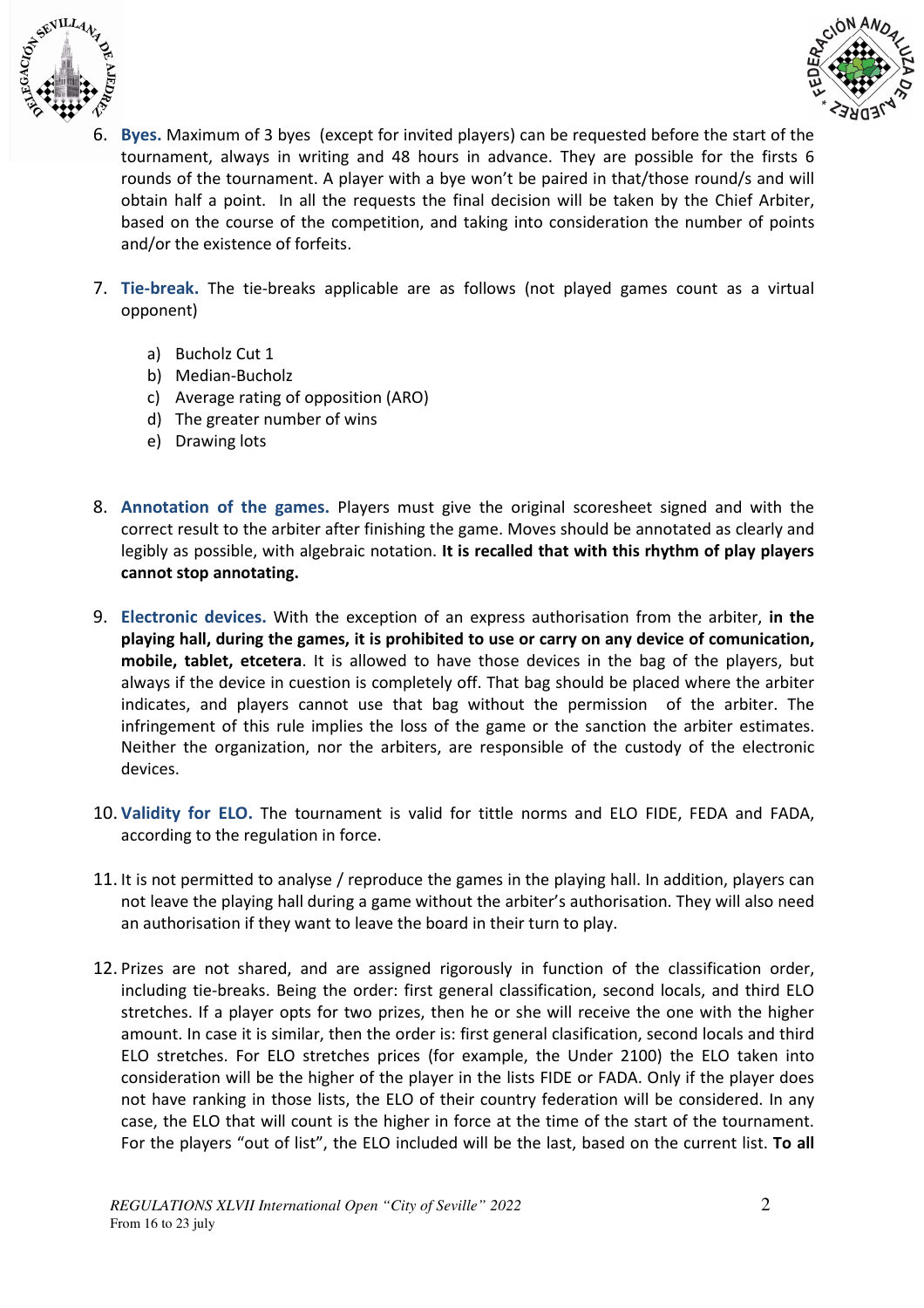



## **the prizes the retentions established by the legislation in force will be applicated (15% for spanish players and 25% for foreign players).**

- 13. The right for local prizes is for players federated in a club of Seville or independently in the Seville Chess Delegation, and that can acreditate a residence in the province of Seville of at least 2 years. "Infantiles" (Under 14) are considered the players born from 2008 (included), and "Juveniles"(Under 18), players born between 2004 and 2007. Veterans (Supra 50), players born between 1958 and 1972, and Veterans (Supra 65) players born in 1957 and until that year, and that have not a FIDE tittle.
- 14. In order to participate, players should accept the publication of images and personal data (name, surname, date of birth, and sport related dates) in different media, so as to guarantee the necessary diffusionand promotion of the event (such as lists of results, classification order, participants, games...). It will be requested to participants that they sign that authorisation before the start of the tournament.
- 15. The tournament is regulated by FIDE rules for this kind of tournament (88th FIDE Congress Goynuk, Antalya (Turkey) 2018). Doubts not especified in it or in these regulations, would be solved by the arbiters. Arbiters resolutions ratified by the Chief Arbiter are unappealable.
- 16. Inscription in the tournament implies the acceptance of these regulations and the computer program for pairings employed. These regulations could be slightly modified before the start of the tournament.

**INSCRIPTIONS.** Those are the inscription fees:

- General  $45E$
- Local  $35\epsilon$
- Infantil (2008-…) 25€
- Dissabled player (33%) 25€
- Tittled players (WFM, FM, WIM, IM, WGM, GM) Free

More than 10 players from the same club: discount of 5€ for each player.

The payment should be made by transfer/income (transferencia/ingreso) in the account of the "Banco Sabadell" **ES96 0081 7438 0900 0125 0433** in the name of the " **Delegación Sevillana de Ajedrez"**, indicating clearly the name and surname, year of birth and country, province or club. Deadline of inscription is the 13th July 2022. Inscription should be made via the web page **www.gefe.net** in the public part, clicking in "inscripción". After the click in "inscripcion" a list of tournaments will appear, and then you shoul chose the "**Open de Sevilla**".

\* Mail for incidences and to consult facilities for tittled players: – **abiertosevilla@fsajedrez.com**

For more info *(19.00 to 21.00 hours (7 pm to 9 pm) )*: +34 695 79 65 10 (Sr. Fernández)